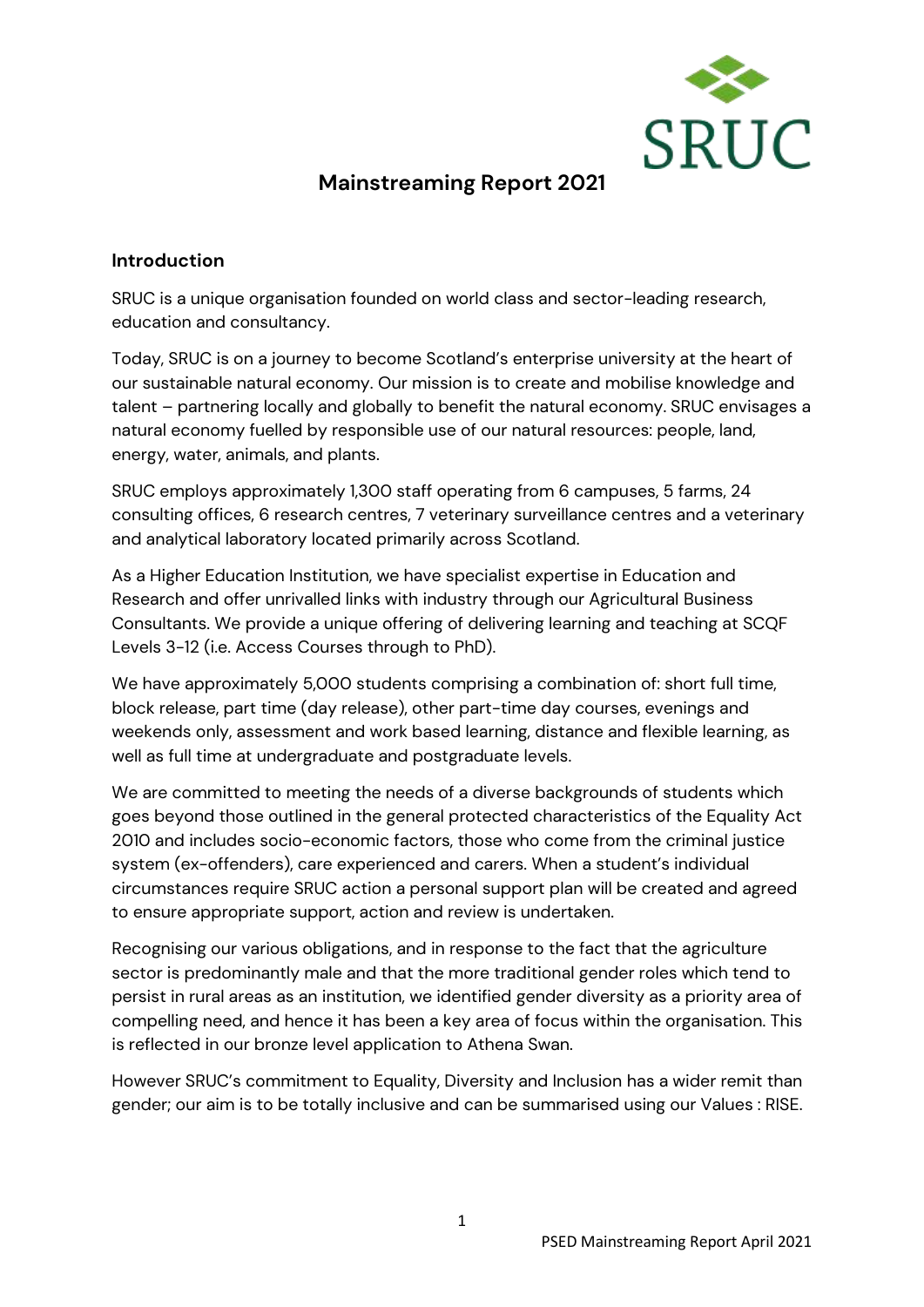

- **Respect** everyone's contribution by ensuring that they have the opportunity to participate and be heard
- **Innovate** for success by considering the different skills, knowledge and experience that each individual colleague or student can bring
- **Support** each other by implementing the policies and practices that will develop the supportive culture we aspire to and by calling out those who do not
- **Excel** in everything we do by being a strong advocate for inclusion and giving it due consideration in our day to day activity thereby supporting SRUC to meet its objectives in this respect

The Public Sector Equality Duty (PSED) Requirements are contained within the Equality Act 2010. The aims of the requirements are to :

- 1. eliminate unlawful discrimination, harassment, victimisation and any other conduct prohibited by the Act;
- 2. advance equality of opportunity between people who share a protected characteristic and people who do not share it; and
- 3. foster good relations between people who share a protected characteristic and people who do not share it.

The Scotland Specific Duties set out how we evidence our progress in respect of these. This mainstreaming report is a fundamental requirement of the legislation and provides commentary on impact to date and plans for the future. It is structured as follows :

- An outline of the impact SRUC has experienced as a result of "mainstreaming" activities supporting the achievement of these aims.
- Commentary on how our overarching objectives for the next four years will further impact the organisation (more detail on individual projects and actions is included in our Equality Outcomes report).
- Board diversity information including gender breakdown and plans for improving diversity among members

The information produced to support the requirements of the legislation are largely contained within the **[Equality Outcomes Report](https://ww1.sruc.ac.uk/media/2d4f2elp/psed-equality-outcomes-report-2021.pdf) 2021** incorporating :

- Progress on equality outcomes 2017 2021
- Equality outcomes 2021 2025
- Employee Information 2021 including comparison with 2019
- Recruitment data 2021
- Other employee information (development and retention) 2021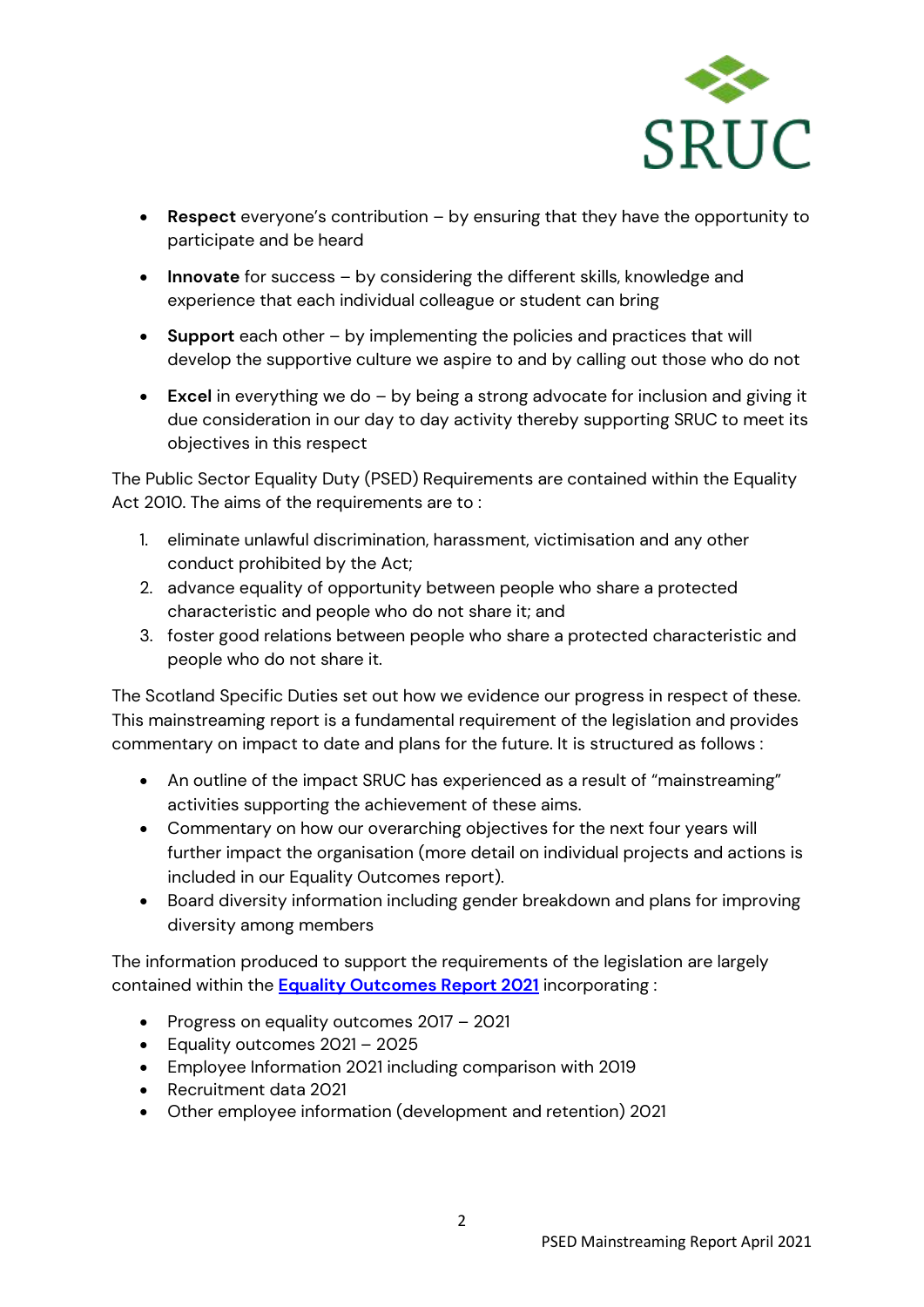

Further information regarding pay is available in the following : **[Equal pay statement 2021](https://ww1.sruc.ac.uk/media/5gcfoif5/psed-equal-pay-statement-2021.pdf)**:

• A statement on equal pay, including commentary on occupational segregation, for race and disability

**[Gender Pay Gap Report 2021](https://ww1.sruc.ac.uk/media/lukgdnwb/psed-pay-gap-report-2021.pdf)**

#### **Section 1 – Reporting on Progress**

We have developed Equality Outcomes and specific actions in relation to the requirements of the Public Sector Equality Duty which are described in our Equality Outcomes report. In order to demonstrate mainstreaming we will describe the impact achieved and how the three requirements of the Public Sector Equality Duty have become integral to how we function as an organisation.

• **Equality and diversity is firmly embedded in our management, leadership and governance structures and practice** 

It is essential to have well informed and proactive leadership to ensure that :

- o Equality, Diversity and Inclusion issues are considered in the development of strategic objectives and the development of operational plans that will support the elimination of unlawful discrimination, harassment, victimisation and any other conduct prohibited by the Act;
- o That processes exist which will advance equality of opportunity between people who share a protected characteristic and people who do not share it; and
- o There is high-level role modelling in place which will demonstrate the importance of fostering good relations between people who share a protected characteristic and people who do not share it.

There is a clear increase in the visibility of senior leaders demonstrating involvement and allyship as a result of improved Board gender balance, the appointment of a Board Equality Champion who attends EDIC and members of the Executive Leadership Team becoming directly involved in operational Equality, Diversity and Inclusion activity e.g. chairing key committees and groups such as EDIC and our Athena Swan Self-Assessment Team.

Over the period the Equality, Human Rights and Inclusion Committee has developed and is now the Equality, Diversity and Inclusion Committee (EDIC). The EDIC has a stronger Term of Reference and membership includes SRUCSA and Trade Union participants as well as representation from specific initiatives such as Athena Swan and the Rainbow Staff Network. Improved communication to and from EDIC is also developing increasing engagement with the wider organisation on Equality, Diversity and Inclusion issues.

Following a period without dedicated resource, the profile and focus on Equality, Diversity and Inclusion activity has been strengthened through the approval and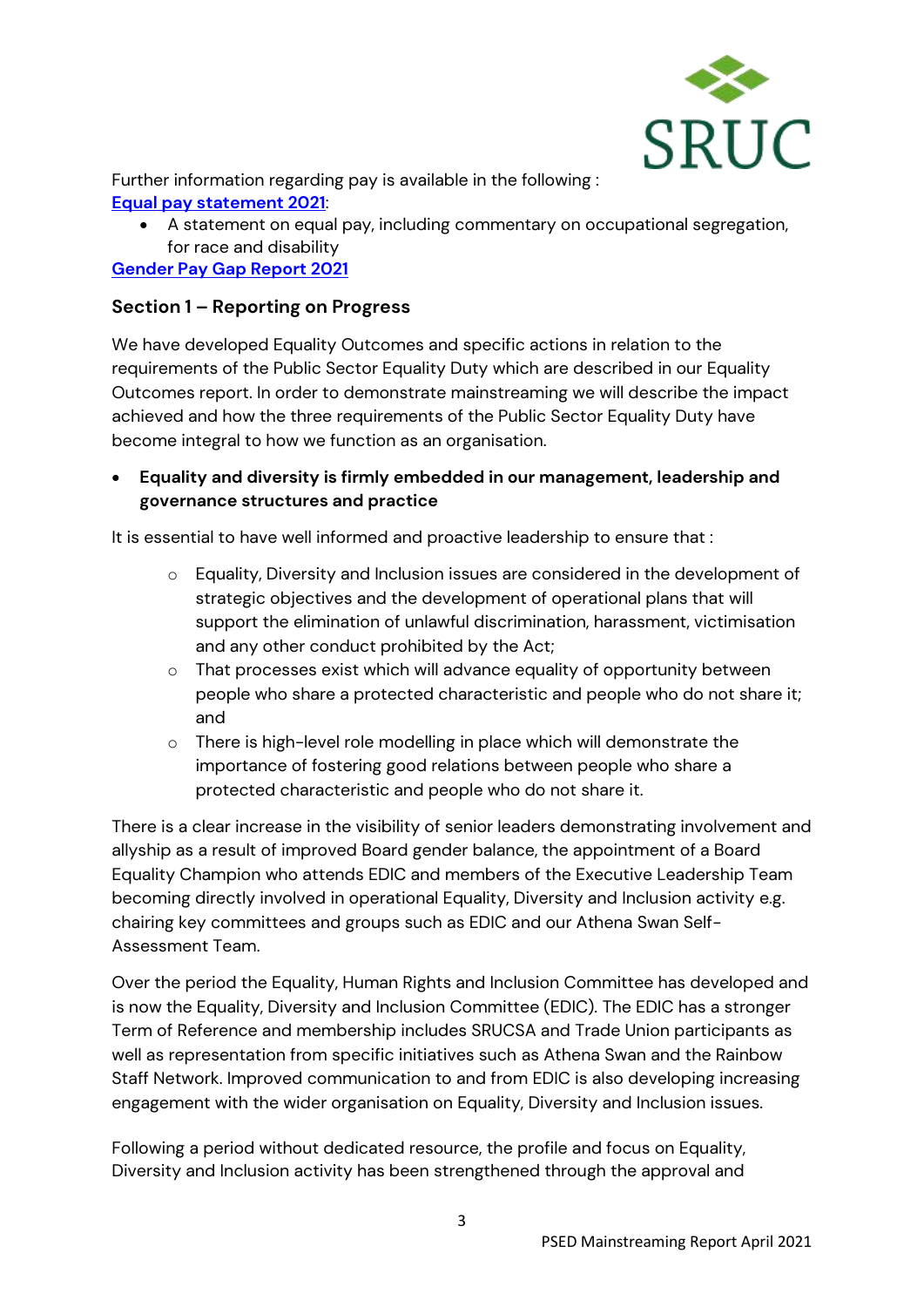

appointment of a specialist position - the Equality, Diversity and Inclusion (EDI) Lead post. The creation and appointment to this full time position is, along with the governance arrangements described above, a tangible commitment to Equality, Diversity and Inclusion.

Contributing to this increase in focus and awareness is activity to ensure Equality, Diversity and Inclusion forms an integral part of our internal and external communication plans. There are now direct links with the externally focused Social Media Team and new website content has been published with further updates planned to coincide with the publication of PSED reports. The EDI Lead also sits on the Internal Communications group and new intranet content has been developed to provide easily accessible sources of information. There are dedicated Yammer and Blog channels within our internal communication tools which are seeing increased interaction and further contributing to increased awareness is a programme of activity taking place both internally and externally relating to marking months/weeks and days of recognition relating to protected characteristics and also health and wellbeing more generally.

In order to have maximum impact all policies, processes and practices must give due consideration to Equality, Diversity and Inclusion in their development and implementation. SRUC has developed an Equality Impact Assessment process as required by the Public Sector Equality Regulations and this is available to all employees. It has been used when assessing the impact of organisational transformation proposals and their implementation as well as with HR employment policies however overall, the process has not been as widely used in more operational situations and has not had the impact that was anticipated as a result of this sporadic implementation. Further work is planned in this regard.

We have shown leadership and delivered impact internally and also outwith SRUC as a result of being a Living Wage accredited employer. This is a commitment to our employees and, through our procurement process, to contractor employees to pay the appropriate living wage and reduce/eliminate the use of zero hours contracts. Our external impact is further enhanced by our procurement process which requires companies tendering for a contract to provide information on their equality provision in relation to their organisation and, where appropriate, to the team working on the contract being awarded.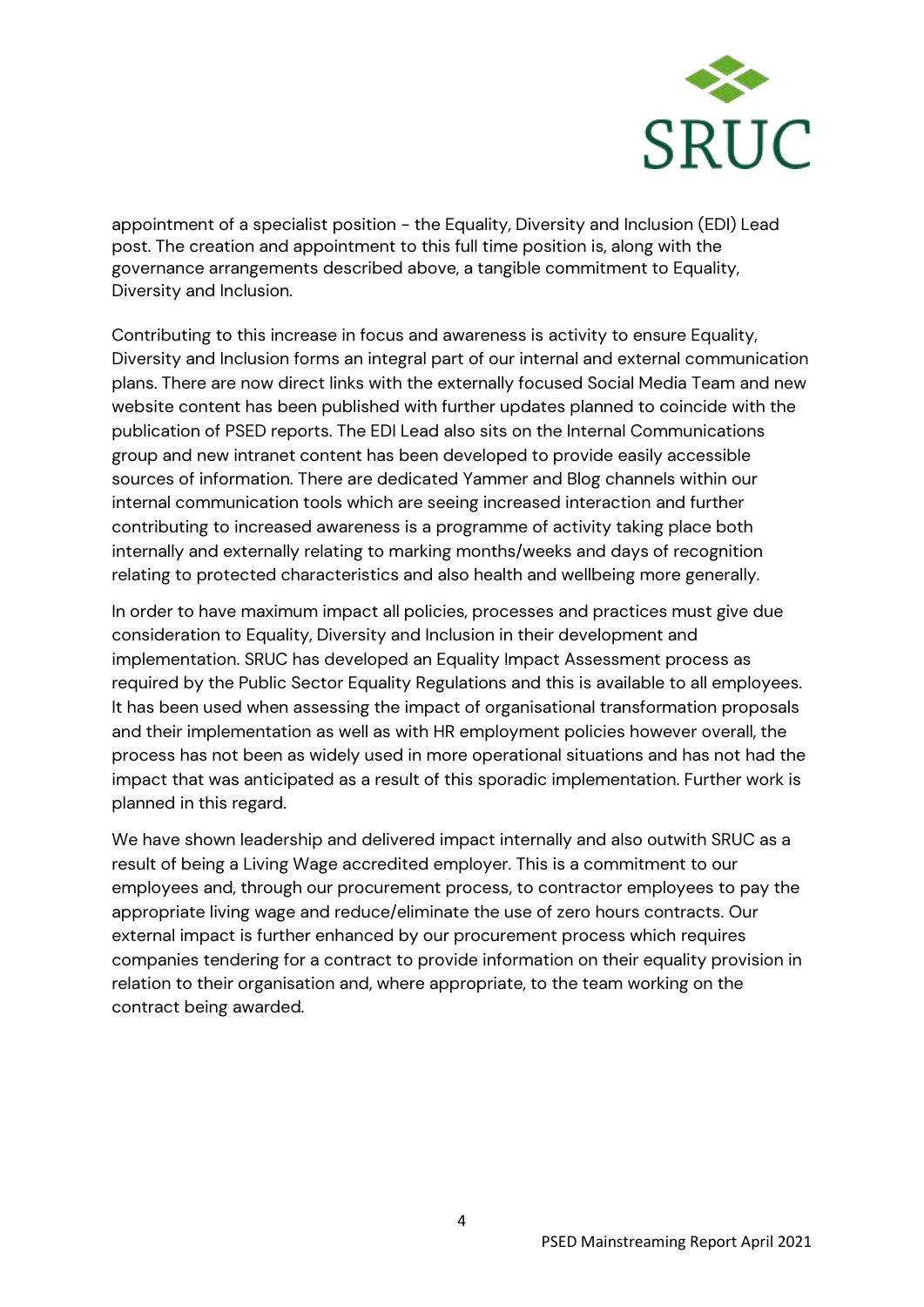

• **A culture which is underpinned by dignity and respect, values all employees, learners and stakeholders resulting in parity of experience in an inclusive learning and working environment:**

Progress towards this outcome is heavily influenced by the actions taken and success of the first outcome ie the leadership demonstrated in the organisation. The visible commitment to not only equality but also our Values demonstrated by our leadership provides essential role modelling for students and staff. The increased focus on EDI related communication described above has contributed to raised awareness of expectations and support available in this regard.

Actions to develop the desired outcome have been taken not only by management but also by students – standing for appointment as Liberation Officers through the Student Association – and by employees who have established the Rainbow Staff Network which supports LGBTQI+ employees and a related Ally programme which in itself sets expectations about behaviours and further develops the culture of dignity and respect.

Through the requirements of initiatives such as the Athena Swan Charter, British Sign Language and Corporate Parenting plans we have developed further actions which will contribute to the culture which will support every student and employee to access to opportunities is in place, contribute and succeed. As the plans are implemented and other actions developed, our improved data will allow measurement of progress and the use of surveys will provide students and employees with the opportunity to comment on their experiences and perception of the culture that has developed.

The revised employee policy development process undertaken with the trade unions which incorporates our Equality Impact Assessment process will be used to review our Dignity at Work policy and topic specific policies such as Trans Support and Sexual Orientation which will describe the expectations of colleagues in relation to these. Communication and training related to the new policies will take place in an environment which already has a solid foundation of knowledge through existing training for students and employees. Data is important in measuring this outcome; not the student and employee data referenced elsewhere but data relating to the numbers and reasons for grievances and disciplinary issues.

#### • **There is equality of opportunity of employees, learners and stakeholders in recruitment, retention and progression**

Efforts have been made over the past few years to ensure that our prospectus and other materials are reflective of the fact that study opportunities are available to all. However, from the analysis of student numbers carried out over the period 2016/17 – 2019/20 it is difficult to assess any impact on any protected characteristic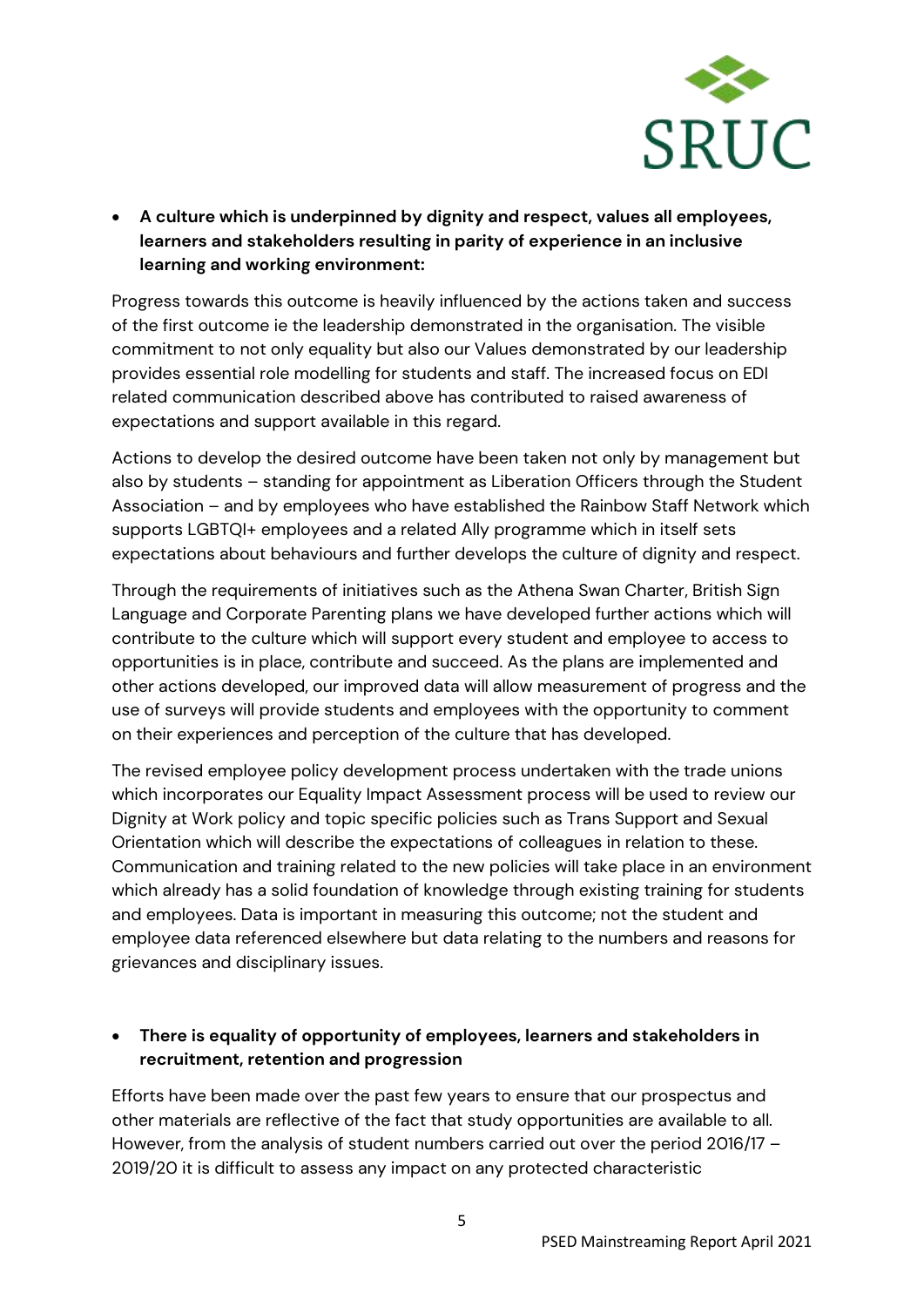

representation among the student body – largely due to the short period of time covered. Activities to increase the diversity of our students will take a longer period to show impact. Headlines in each area are noted below :

- Gender the gender gap among full time students has widened slightly but has closed for part time students. Overall the gender balance has remained static within the FE population however in all years the HE population comprised of mostly males this difference has increased from 31%F to 44%F bringing it closer to a gender balance. With regard to retention the number of students who withdrew each year was relatively evenly split between males and females in terms of percentages with more females than males withdrawing in most years.
- Gender Identity 85% of students stated that their gender identity was the same as that which they were assigned at birth, 6% said to the contrary and the remaining 9% did not wish to answer the question. As a large majority stated their gender identity was the same it was not deemed necessary to do further in-depth analysis of this characteristic as the results would largely mirror the gender analysis already reported.
- Age age distribution is, as to be expected, largely determined by level of study and influenced by the number of places available at these levels. As a result in all years the age group with the highest number of students was 21 and under, making up over 50% of the entire student population each year. All age groups represented similar rates of withdraw ranging between 9% and 16% and there are no significant peaks or troughs in any given year or group
- Religion in the years 2016 to 2020 the majority of SRUC students identified as having No Religion (70%) followed by Christian – all denominations (19%), with all remaining religious categories making up 3%. The remaining 9% did not answer.
- Race the population for years 2016-20 mostly comprised of students identifying as White (at least 97%). The other ethnic groups made up 2% to 3% of the remaining population as a whole. Among those students identifying as "White – all denominations" the withdraw rate has remained similar throughout the four years at an average of 13%. The low counts of the remaining groups make analysis by percentage difficult however it would not appear that there is any strong correlation between ethnicity and withdraw rates over the last four years.
- Disability In each year of the study over 75% of the student population stated that they had no known disability and there are no significant changes in the percentages between the years.
- Sexual Orientation In each year at least 90% of the student population chose to answer the question on their sexual orientation. Over 90% of all respondents in each year identified as Heterosexual/straight followed by an average of 3% identifying as Bi/bisexual. The remaining groups accounted for approximately 1% each of the student population yearly. Although twice as many students identified as Bi/bisexual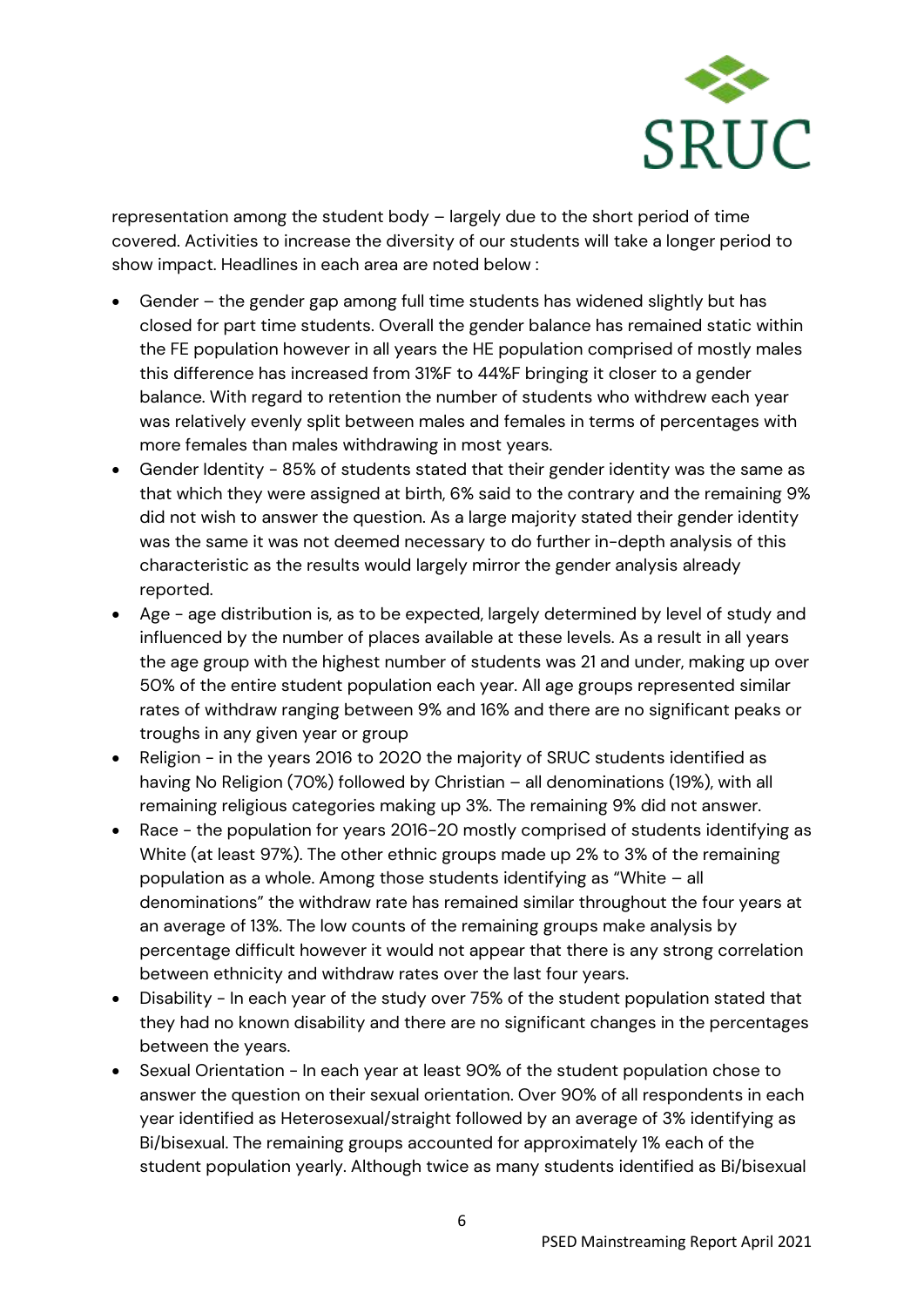

in the two latter years of the period compared to the former two years most groups saw little or no change in percentage over the four years.

What is clear is that the student population is, aside from gender/gender identity, undiverse being predominantly white, straight, able-bodied and with no religion. There would appear to be no clear relationship between a protected characteristic and retention and success rates however it is clear that our recruitment practice needs to be developed to specifically address the need to improve the attractiveness of SRUC to potential students with protected characteristics. The subject areas in which we operate are often historically identified with particular characteristics e.g. agriculture is a predominantly male, white industry therefore there are many challenges to overcome. There has been a lot of consideration given to the content of our prospectus and other promotional material and the representation contained within these and it may be that this has had an impact on the gender balance of our HE student body however it is too soon to make any direct link. The data gathered will be considered when developing our practice.

Data has also been gathered to provide a picture of our employees at March 2021 and to allow a comparison with the situation in 2017. The main impact of our increased focus on equality, diversity and inclusion in the period would appear to be increased levels of awareness of the importance of providing equality data and comfort with doing so. The levels of employees indicating that they preferred not to respond or just not answering a question at all decreased dramatically in almost all areas. This has been augmented by improvements in data recording mechanisms and messaging.

However, similar to the picture with students, what the data has shown us is that our workforce is very undiverse with little change in percentages across the board. Key information continues to be that our gender balance has remained static with women representing 57% of employees and that within this traditionally gender-biased areas of activity have maintained that bias although comparison has been impacted by the changes that have taken place in structure and therefore reporting formats. Analysis of our recruitment data has shown little change in the gender mix of applicants. The representation of other protected characteristics continues to be low and therefore the short period of time that has passed since the last publication of data is not sufficient to demonstrate any sustained change in data.

We have amended our recruitment processes to raise awareness of the support available to disabled applicants and the amendments that can be made to recruitment and employment processes to assist individuals. Although these amendments in our recruitment processes have begun with more planned change is a function of turnover as well as recruitment and our turnover rates are low so impact will take time to be evidenced. As time progresses we will be in a position to measure the impact these changes have had.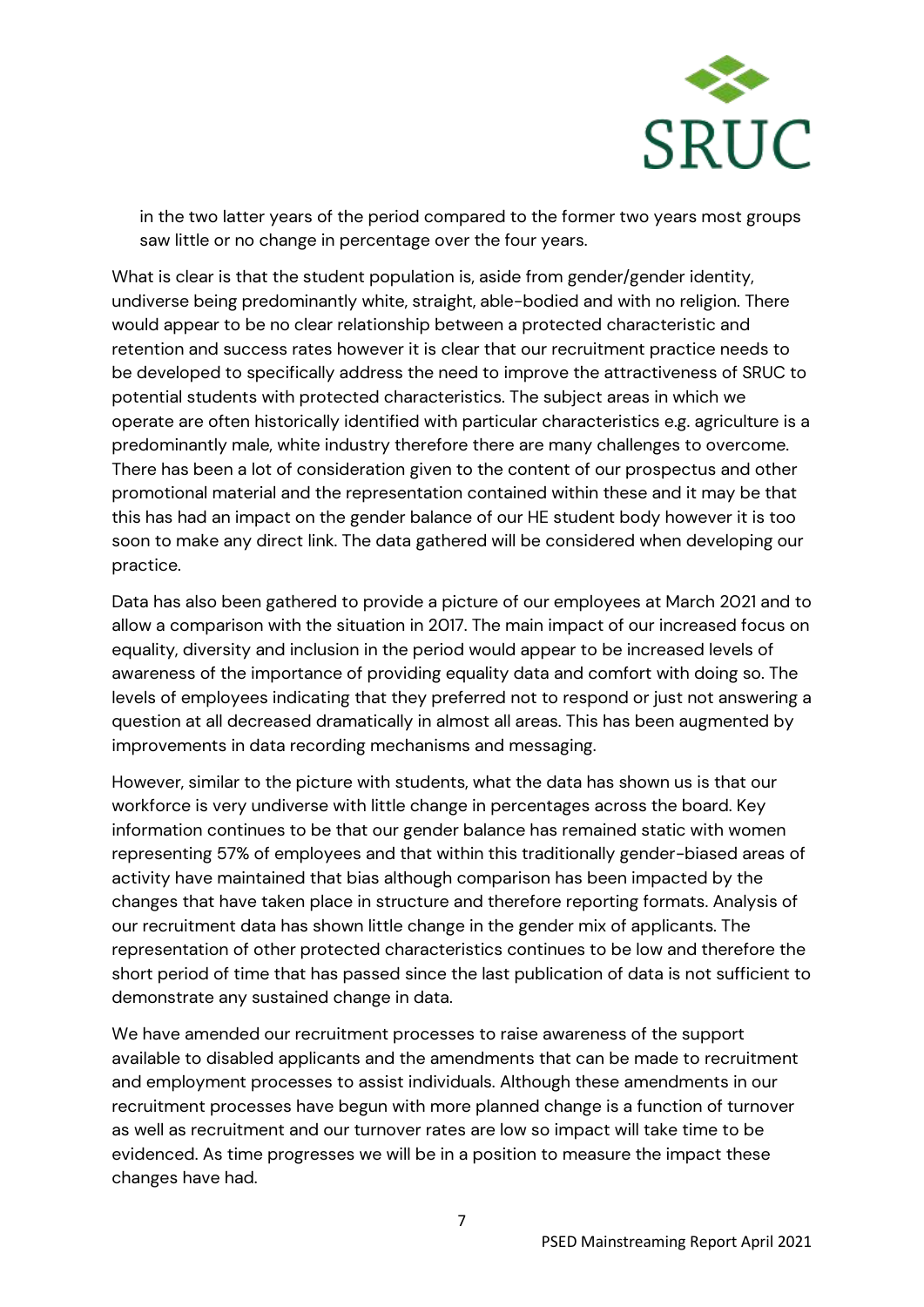

We are confident that, once studying or employed with SRUC we provide support and employment policies that are considerate of all; individual student support plans are established and various support mechanisms are in place for employees including occupational health, confidential counselling and advice, personal development opportunities.

The challenge, which we are keen to embrace, going forward is to take policies and practices which are designed for the entire student and/or employee body and to adapt these to complex individual circumstances to ensure equality of opportunity. We have some experience of this already e.g. students undergoing a gender transition, and will use our learning from situations such as these to ensure that our policies, procedures and practices are flexible enough to provide the required level of support to everyone.

## **Section 2 – Plans for the next 4 years and their impact**

The SRUC Strategic Plan 2018-23 articulates the importance of offering choices equally - be they academic or vocational. Doing this relies on an inclusive approach to teaching, understanding the needs of all students and ensuring that our application, registration and teaching processes identify and address the needs of potential and existing students. Our approach, offering many routes into training and academic study and supporting student progression from entry level right through to PhD, is in itself inclusive providing options to students at all stages in their lives and careers and supportive of every individual situation and background. Our journey to be gain degree awarding powers (teaching) requires a defined approach to Equality, Diversity and Inclusion which will support all staff and students to have an equal opportunity to make the most of their lives and talents

We are in the process of developing an Equality, Diversity and Inclusion strategy, supported by the Equality Challenge Unit, to identify the organisational aims in this regard and the equality related actions necessary to ensure on-going legal compliance but also to support the attainment of the goals articulated in the Strategic Plan. The EDIC will play an important part in the development of these plans which will be signed off by the Executive Leadership Team and presented to the Board. This strategy document and related plan will provide a focus to our efforts and ensure that :

- the actions contained within pre-existing plans are brought together and compliment one another
- that each area of activity is given adequate time and effort to develop and embed practice before focus moves to another subject area (this does not mean that there will only be activity taking place in relation to one protected characteristic, rather that all necessary activity will take place but that one area will be the main focus in a specified period of time).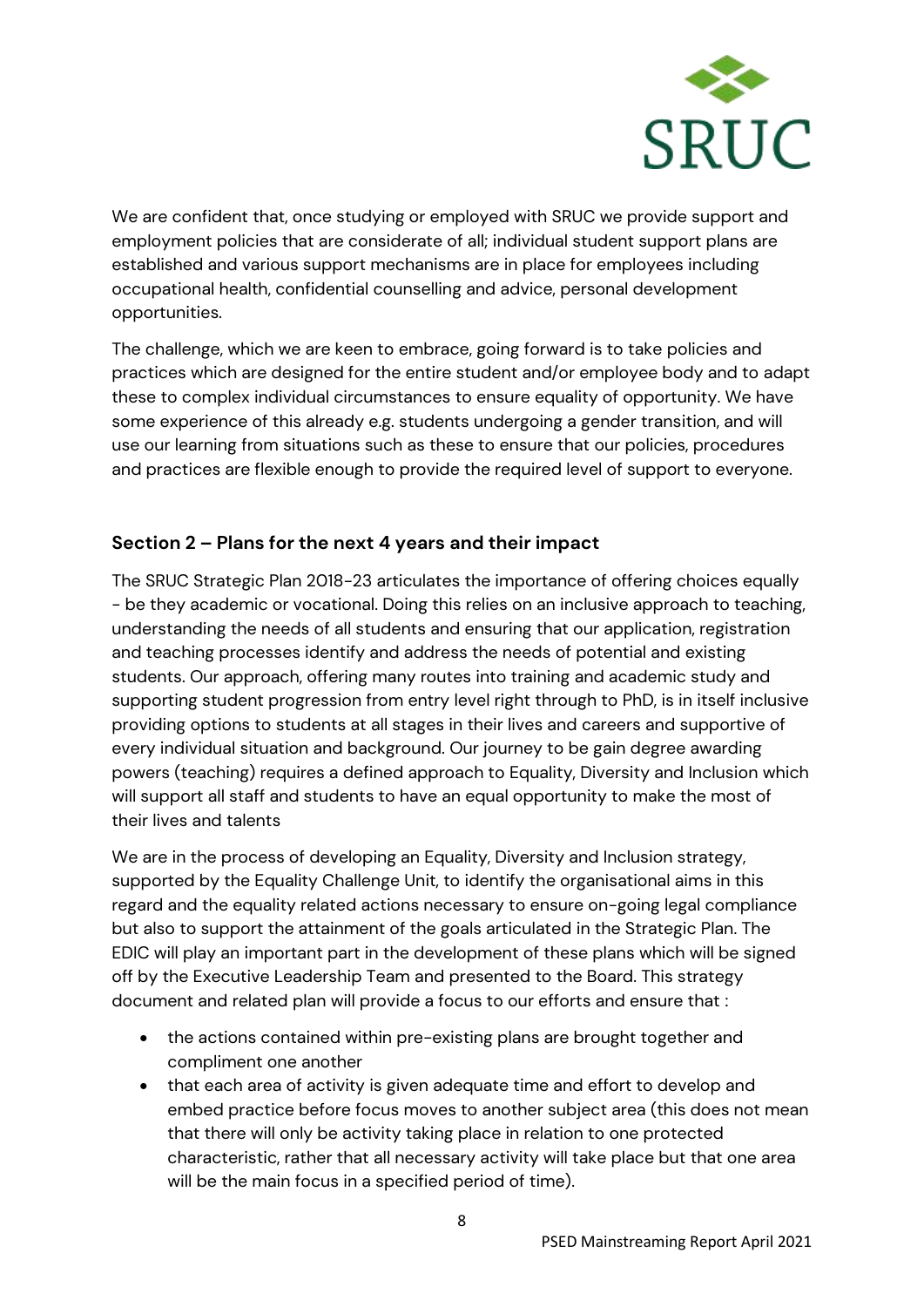

• The organisation will, in a specified period of time, have progressed in terms of the policies, processes and practice relating to all protected characteristics and wider considerations to deliver an organisation where everyone, whether employee, student or visitor, will feel valued, listened to and free to be themselves.

The EDIC will be responsible for the assessment of progress and success; this will be done using regular reporting on plans of action, the provision of data to demonstrate change and the feedback gathered through surveys.

Data and action completion will provide a measure of progress; creating and implementing policies will support equality and a change in numbers e.g. an increase in students from minority ethnic backgrounds, a gender balance in currently gender disparate subject areas show that we have achieved a diversity targets however in relation to inclusion the key indicator of impact will be the opinions expressed by staff and students in survey responses and subject specific focus groups.

### **Section 3 – Board Gender Representation**

SRUC is a company limited by guarantee, a charity, a Scottish Higher Education Institution (HEI) and a public body. As such it has various obligations, particularly the Scottish Code of Good Higher Education Governance (2017) and the Gender Representation on Public Boards (Scotland) Act 2018.

In accordance with the requirements of the Gender Representation on Public Boards (Scotland) Act, the following describes SRUC's progress towards the gender representation objective.

The gender balance of non-executive directors on the SRUC board since 2018 is shown in the table below:

| Date       | No. of NED       | <b>Male</b> | Female | % Female |
|------------|------------------|-------------|--------|----------|
|            | <b>Positions</b> |             |        |          |
| April 2018 | 10               |             | J      | 30%      |
| June 2019  | 12               |             | ხ      | 45%      |
| June 2020  | 12               | 6           | 6      | 50%      |
| Jan 2021   |                  |             | 5      | 45%      |

As referenced above this change in gender balance over the period has acted as a clear indicator of the importance SRUC has placed on gender representation at all levels and in all areas of operation in this period. As a result of the male-orientation in our sphere of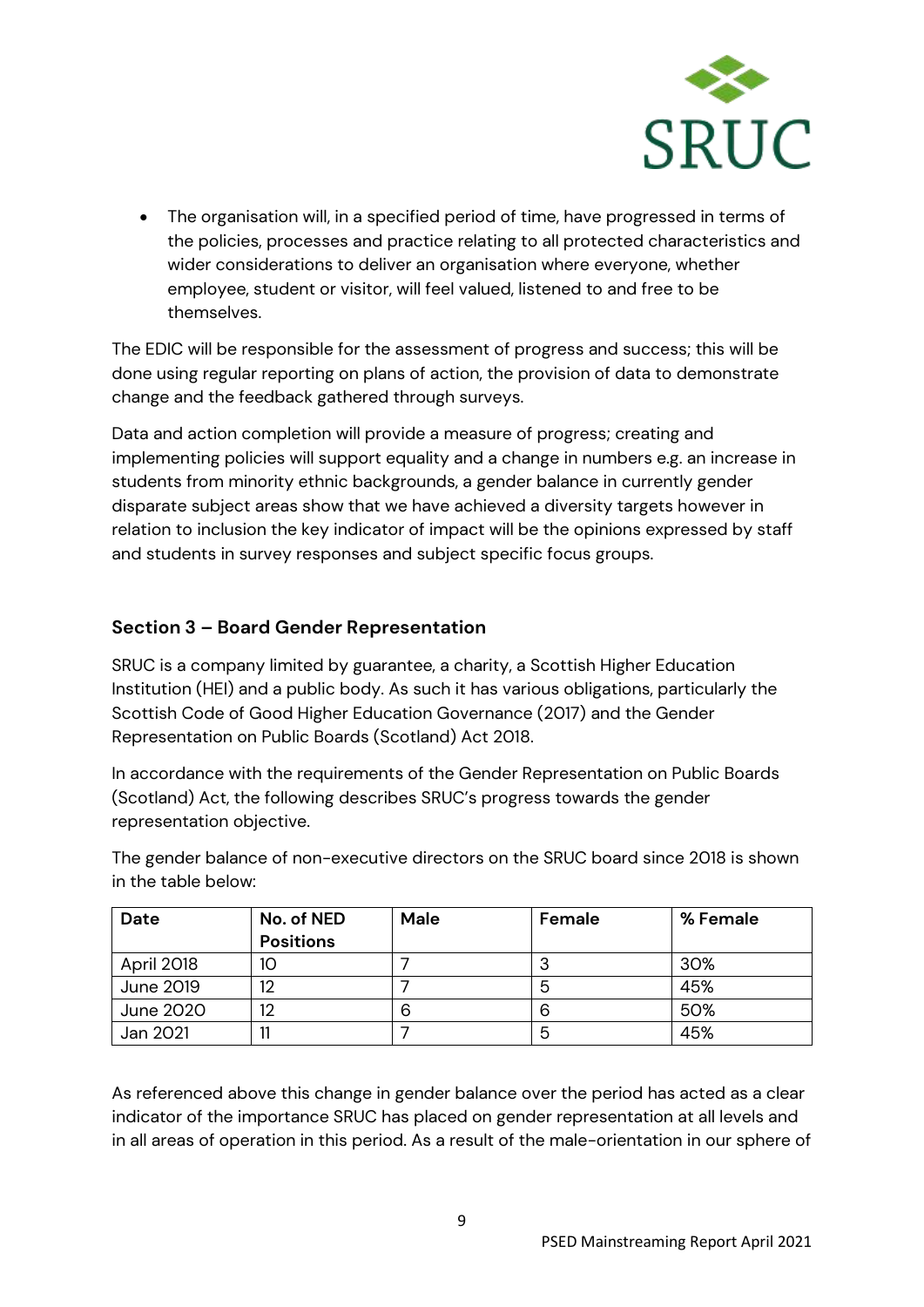

operation attracting qualified female applicants has always been problematic and therefore required focussed effort.

During this period, 2 rounds of recruitment took place, in the first half of 2019 and in the latter half of 2020. Both rounds involved the assistance of recruitment consultants and advertising in a range of outlets, including websites/organisations specifically targetting female board level applicants.

In the 2019 round, two positions were advertised. Nearly fifty responses were received of which 14 were from female applicants, representing 28% of the total. In the end, due to the excellent response, three applicants were appointed. Eight interviews were held and all three appointments were female.

In the 2020 round, three positions were advertised. Seventy-four responses were received of which 14 were from female applicants, representing 19% of the total. The number of responses was exceptional, with a significant number of very high calibre applicants. Thirteen interviews were held, three of which were women. In light of the responses, it was decided to take the opportunity to make additional appointments to anticipate future rotational retirements and to avoid a further round of recruitment during a year when planning for the first Chair election would take place. Six appointments were made, one of which was female. The appointments have been staggered over a period of 9-10 months.

The data shows that the representation objective was achieved during mid-2020. However, given the relatively small numbers of members, rotational retirements and appointments will result in fluctuation of the gender balance. This has been shown by the initial three new appointments in December 2020 and was further affected by the unanticipated retirement of a female member in the Autumn of 2020.

As recently recruited new members join the Board during 2021, the percentage of female members will fall again. Another round of appointments is anticipated in 2022 and efforts to attract female candidates will again be prioritised.